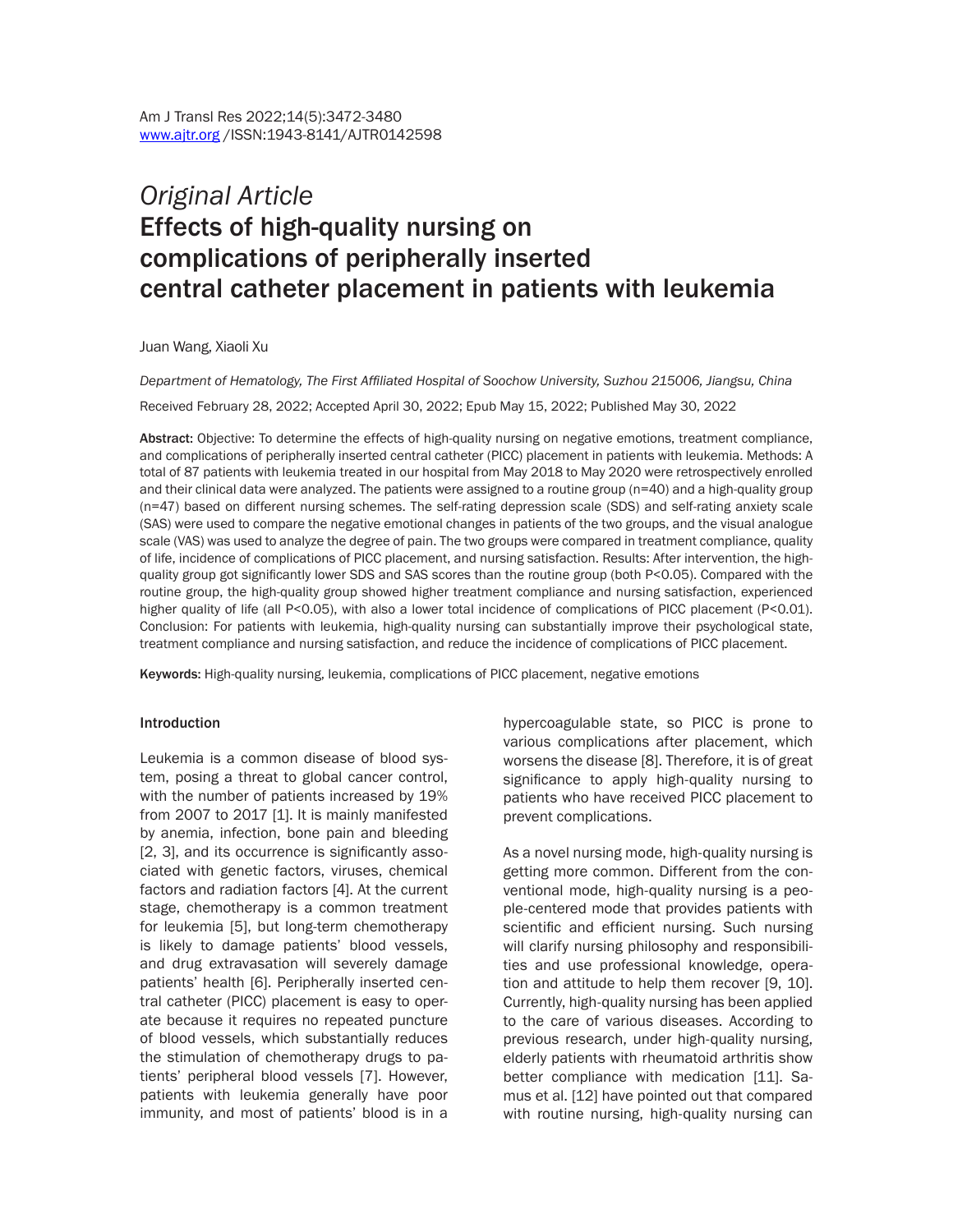improve the independent living ability of patients with dementia and promote their quality of life. Improving the nursing quality in terms of blood flow rate can forestall and detect early deep venous thrombosis (DVT) [13].

Currently, the research on the application of high-quality nursing in leukemia patients is limited. This study implemented high-quality nursing intervention for leukemia patients to understand the clinical value of high-quality nursing in such patients.

## Materials and methods

# *Clinical data collection*

A total of 87 patients, including 66 patients with acute lymphoblastic leukemia and 21 patients with acute myeloid leukemia, treated in our hospital who required PICC placement from May 2018 to May 2020 were retrospectively enrolled and their clinical data were analyzed. The patients were assigned to a routine group (n=40) and a high-quality group (n=47) based on different nursing schemes. The routine group received routine nursing, while the high-quality group received high-quality nursing intervention. This study was conducted with approval of the Ethics Committee of our hospital, with ethical approval number of 2018 (LL) review 018A.

# *Inclusion and exclusion criteria*

The inclusion criteria: Patients with acute leukemia diagnosed according to the European Society for Medical Oncology (ESMO)-related guidelines [14, 15], patients with detailed clinical data, patients meeting indications for PICC placement, patients who voluntarily participated in this study, and patients who and whose families agreed and signed the informed consent form.

The exclusion criteria: Patients younger than 18 years old, pregnant patients, lactating women, and patients with mental disease, cognitive impairment, severe heart, lung or brain failure or severe complications.

# *Nursing methods*

Patients in the routine group were given routine nursing intervention, covering routine health education, daily life guidance, psychological care, and prevention of complications. Patients were given routine PICC-related operation and nursing care, and related diagnosis and treatment were performed according to the doctor's advice. Patients and their families were told in detail about catheter-related nursing precautions and told to pay attention to local skin dryness and cleanliness, and seek medical treatment in time when redness, swelling and hot pain occurred.

Patients in the high-quality group were given high-quality nursing as follows.

*Health education:* The relevant knowledge of leukemia, chemotherapy and PICC placement were explained to patients and their families, with an emphasis on the importance of following doctors' guidance, to help patients understand the high overall puncture and placement rate of PICC, risk factors of bleeding at PICC puncture site and common complications of PICC, so that they can be psychologically prepared.

*Psychological nursing:* The nursing staff was arranged to provide psychological guidance service in the whole process and pay attention to the emotional changes of patients. The staff was required to communicate with and guide patients with negative emotions in time by appropriate psychological intervene methods and ask family members to accompany patients more.

*Quality control:* Operators of PICC had all been registered for more than 3 years, and they placed it under the supervision and guidance of nurse in charge during catheter placement to ensure the high success rate of puncture and placement.

*Nursing during placement:* The tube placement was carried out in strict accordance with the principle of aseptic operation, with appropriate catheter length and gentle puncture, under the guidance of ultrasound. An appropriate amount of sterile auxiliary materials was covered on the puncture site while the puncture catheter was well fixed, and the dressing was replaced regularly.

*Post-puncture nursing:* The puncture site was bandaged. The staff was arranged to regularly observe whether the puncture site of the patient was red and swollen, and tell the patient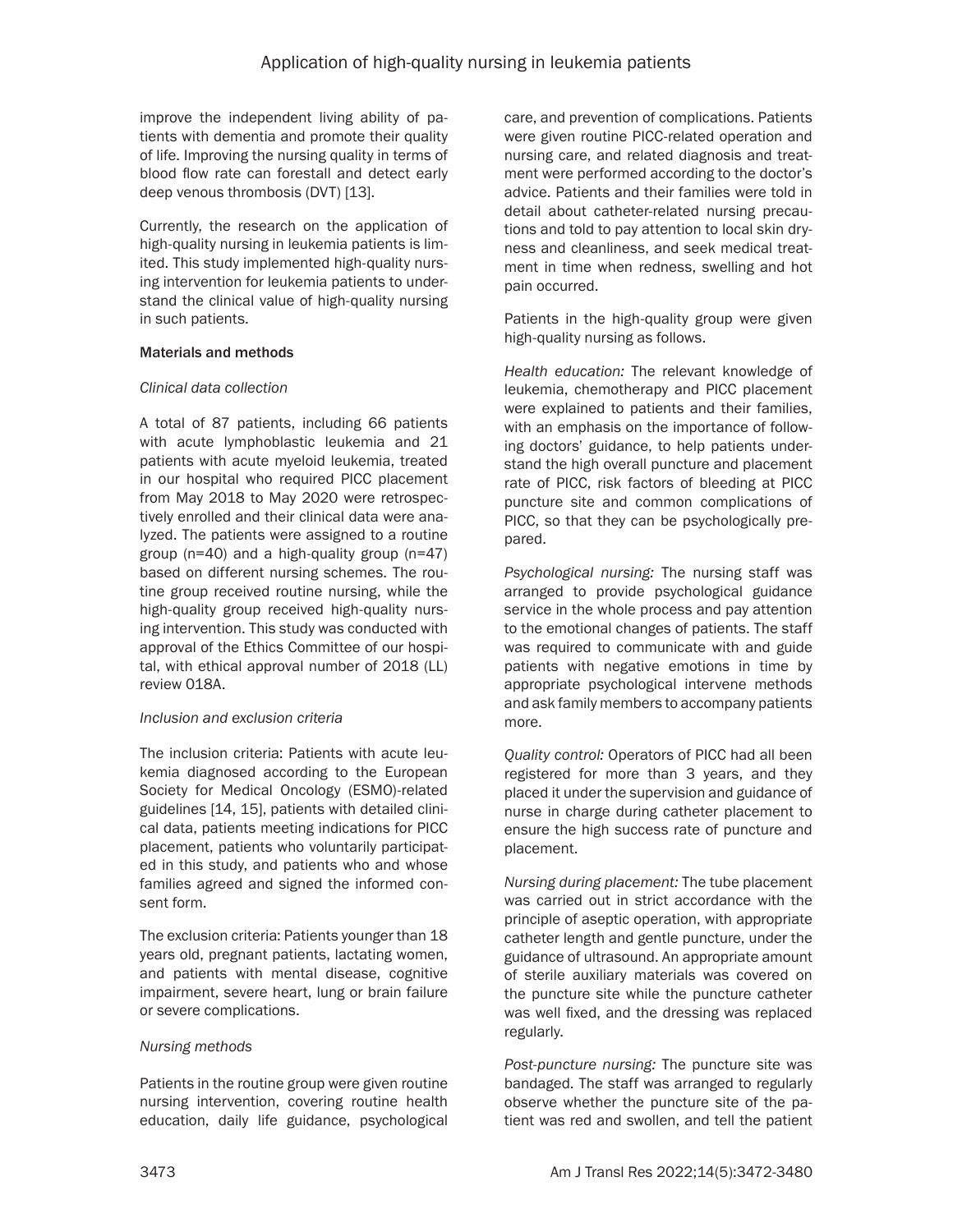to move the catheter site properly while protecting the limb on the catheter side, but do not exercise violently or frequently to prevent mechanical injury. The patient was urged to not press the catheterization vessels during sleep, and pulse or positive pressure should be selected to flush and seal the tubes. The dressing change operation was standardized. The tube was flushed with normal saline before infusion every day, and urokinase solution was adopted for thrombolysis if the catheter was blocked. The staff was required to actively ask patients about their pain after infusion, measure the changes of their body temperature, reasonably adjust the infusion speed, and regularly inspect the puncture site for bleeding, pay close attention to complications after placement, and address them in time. In addition, the staff instructed the patient to clench and loosen their fists once every morning and evening, 20 min each time.

*Diet intervention:* The patients were required to take a scientific, balanced and nutritious diet, mainly including a light and digestible diet under the condition of satisfying energy demand.

# *Outcome measures*

Primary outcome measures: The Self-rating anxiety scale (SAS) [16] and self-rating depression scale (SDS) [17] were adopted to evaluate the negative emotions of patients in the two groups, and a higher SAS/SDS score indicates more severe anxiety/depression. The treatment compliance of the two groups was evaluated. The total treatment compliance  $=$  (patients with complete compliance + patients with partial compliance)/the total number of patients ×100%. The incidence of complications of PICC placement in the two groups was recorded.

Secondary outcome measures: The visual analog scale (VAS) [18] was adopted to evaluate patients' pain degree after 7 days of placement. With a total score of 0-10 points, the VAS indicates no pain with 0 points, mild pain with 1-3 points, moderate pain with 4-6 points, and severe pain with 7-10 points. The MOS 36-Item Short-Form Health Survey (SF-36) [19] was adopted for evaluation of quality of life of patients. The Newcastle Nursing Satisfaction Scale (NSNS) [20] was used to evaluate patients' nursing satisfaction. The self-made treatment compliance scale was used to evaluate patient compliance. Complete compliance: Patients fully accepted the treatment plan and received the whole treatment; good compliance: patients cooperated with various nursing measures; partial compliance: patients did not understand the adverse reactions and did not cooperate with various medical and nursing work; non-compliance: patients just followed the doctor's advice, or just cooperated with nursing. The compliance rate=(complete compliance + partial compliance) cases/total cases ×100%.

# *Statistical analyses*

In this study, SPSS20.0 (Chicago SPSS Company, United States) was adopted to statistically analyze the collected data, and GraphPad Prism 7 (San Diego Graphpad Software Co., Ltd., United States) was used to visualize the data into required figures. The enumeration data (%) was analyzed using the chi-square test and presented by  $\chi^2$ . Measurement data (Mean ± SD) were all in normal distribution. Inter-group comparisons were performed by the independent-samples T test, and presented by t. P< 0.05 implied a significant difference.

# **Results**

# *Comparison of baseline data*

Comparison of baseline data between the two groups revealed no significant difference between them in gender, age, body mass index (BMI), course of disease, educational level, dietary favor, place of residence, smoking history, drinking history and disease composition (all P>0.05, Table 1).

# *Changes of SAS and SDS scores*

The SAS and SDS were adopted for evaluation of patients' anxiety and depression before and after intervention, respectively. According to the results, before intervention, the two groups were similar in SAS and SDS scores (both P>0.05), while after intervention, SAS and SDS scores of both groups decreased significantly (both P<0.001), with lower SAS and SDS scores in the high-quality group than those in the routine group (both P<0.001) (Figure 1).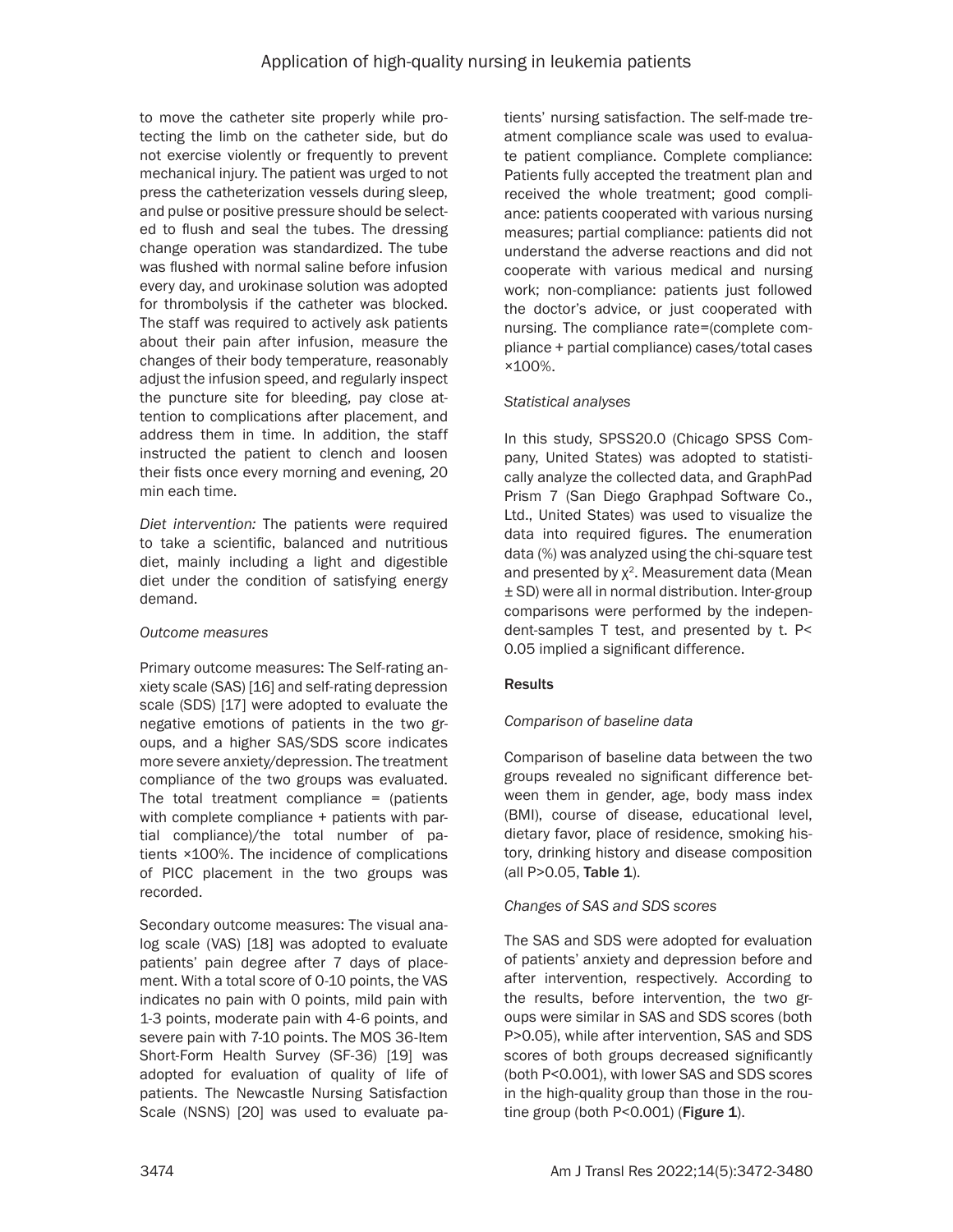| Group                                                                                                        | Routine group (n=40) | High-quality group (n=47) | $x^2/t$ | P-value |
|--------------------------------------------------------------------------------------------------------------|----------------------|---------------------------|---------|---------|
| Gender                                                                                                       |                      |                           |         |         |
| Male                                                                                                         | 26 (65.00)           | 25 (53.19)                | 1.242   | 0.265   |
| Female                                                                                                       | 14 (35.00)           | 22 (46.81)                |         |         |
| Age (Y)                                                                                                      | $44.6 \pm 7.6$       | $46.2 \pm 8.1$            | 0.945   | 0.348   |
| BMI $(kg/m2)$                                                                                                | $21.54 \pm 2.14$     | $22.10 \pm 2.07$          | 1.238   | 0.219   |
| Course of disease (Y)                                                                                        | $2.6 + 0.5$          | $2.8 + 0.7$               | 1.508   | 0.135   |
| <b>Education level</b>                                                                                       |                      |                           | 1.554   | 0.213   |
| <senior high="" school<="" td=""><td>24 (60.00)</td><td>22 (46.81)</td><td>1.509</td><td>0.219</td></senior> | 24 (60.00)           | 22 (46.81)                | 1.509   | 0.219   |
| $\ge$ senior high school                                                                                     | 16 (40.00)           | 25 (53.19)                |         |         |
| Dietary favor                                                                                                |                      |                           |         |         |
| Light                                                                                                        | 18 (45.00)           | 17(36.17)                 | 0.701   | 0.403   |
| Heavy                                                                                                        | 22 (55.00)           | 30 (63.83)                |         |         |
| Place of residence                                                                                           |                      |                           |         |         |
| Urban area                                                                                                   | 23 (57.50)           | 22 (46.81)                | 0.989   | 0.320   |
| Rural area                                                                                                   | 17 (42.50)           | 25 (53.19)                |         |         |
| Smoking history                                                                                              |                      |                           |         |         |
| Yes                                                                                                          | 21 (52.50)           | 28 (59.57)                | 0.440   | 0.507   |
| <b>No</b>                                                                                                    | 19 (47.50)           | 19 (40.43)                |         |         |
| Drinking history                                                                                             |                      |                           |         |         |
| Yes                                                                                                          | 26 (65.00)           | 35 (74.47)                | 0.925   | 0.336   |
| No                                                                                                           | 14 (35.00)           | 12(25.53)                 |         |         |
| Disease type                                                                                                 |                      |                           |         |         |
| Acute lymphoblastic leukemia                                                                                 | 29 (72.50)           | 37 (78.82)                | 0.457   | 0.499   |
| Acute myeloid leukemia                                                                                       | 11 (27.50)           | 10 (21.28)                |         |         |

Table 1. Comparison of baseline data between the two groups



Figure 1. Changes in SAS and SDS scores of the two groups before and after nursing. A, B. Before intervention, the two groups were similar in SAS/SDS scores, while after intervention, SAS/SDS scores of both groups decreased significantly, with lower SAS/SDS scores in the high-quality group than those in the routine group. \*\*\*indicates P<0.001.

#### *Comparison of VAS score*

The VAS was adopted for evaluation of patients' pain after 7 days of PICC placement, and the results revealed a significantly lower VAS score in the high-quality group than that in the routine group (P<0.001, Figure 2).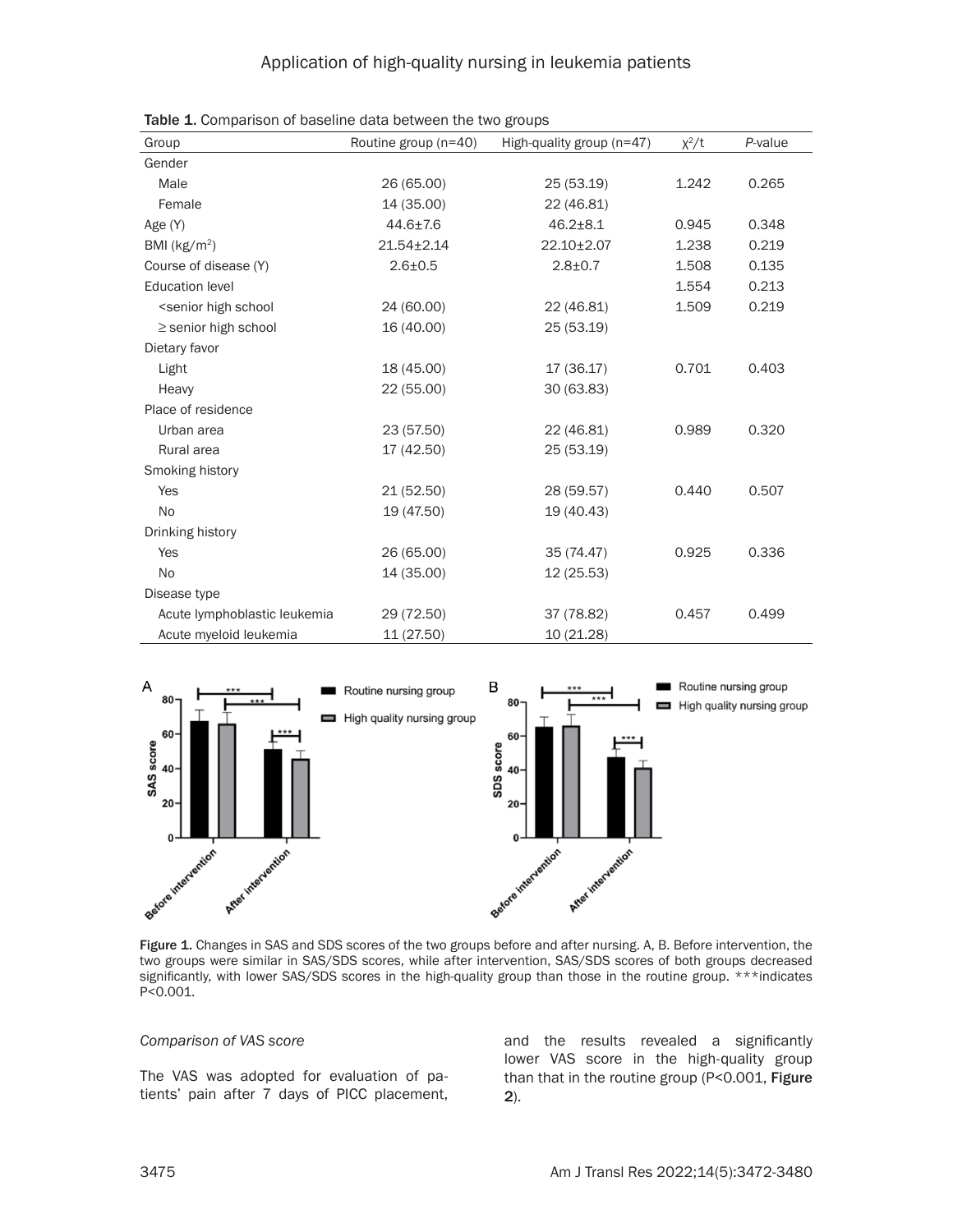

groups before and at 7 days after PICC placement. The VAS score of the high-quality group was significantly lower than that of the routine group. \*\*means P<0.01, \*\*\*means P<0.001.

#### *Comparison of treatment compliance*

Comparison of the two groups in treatment compliance revealed significantly higher treatment compliance in the high-quality group than that in the routine group (Table 2).

#### *Comparison of the incidence of complications*

Comparison of the two groups in the incidence of complications of PICC placement revealed a significantly lower incidence of complications in the high-quality group than that in the routine group (P<0.005, Table 3).

#### *Comparison of quality of life*

The SF-36 was adopted for evaluation of patients' quality of life after nursing. According to the results, the quality of life scores of the highquality group were all higher than those of the routine group in 8 dimensions (all P<0.001, Table 4).

#### *Comparison of nursing satisfaction*

The self-made *Nursing Satisfaction Questionnaire* of our hospital was used to evaluate nursing satisfaction of the two groups. As a result, the high-quality group expressed higher nursing satisfaction than the routine group (P<0.05, Table 5).

## **Discussion**

The pathogenesis of leukemia is complex [21]. Its treatment is still unsatisfactory and developing novel drugs and reasonable combined chemotherapy regimen is the focus [22]. Currently, chemotherapy is the primary means to treat leukemia. In order to avoid the damage triggered by chemotherapy drugs, PICC placement is required, which is a common clinical means of long-term intravenous nutrition support and administration for critically ill patients and chemotherapy patients [23]. However, PI-CC placement may bring some complications, especially catheter-related deep vein thrombosis of upper extremity (UEDVT) and infection, which will compromise the normal progress of chemotherapy and even threaten the life of patients [24]. Accordingly, it is of great importance to carry out high-quality nursing for the treatment and rehabilitation of leukemia patients with PICC placement.

This study implemented high-quality nursing intervention for leukemia patients to evaluate the clinical value of high-quality nursing in such patients. Patients with leukemia suffer great psychological pressure, especially those with severe clinical symptoms who suffer more severe anxiety and depression [25]. In our study, the SAS and SDS were adopted for evaluation of patients' anxiety and depression before and after intervention, respectively. According to the results, after intervention, SAS and SDS scores of both groups decreased significantly, with lower SAS and SDS scores in the highquality group than those in the routine group. The results indicate stronger effect of highquality nursing in alleviating negative emotions of patients than routine nursing. Psychological intervention could help to alleviate the negative emotions and improve the quality of life of patients [26]. Our study intervened patients with leukemia by high-quality nursing. Firstly, health knowledge associated with leukemia was disseminated to the patients so that they could have a certain understanding of the disease, and psychological intervention was taken for them to solve their confusion and alleviate their negative emotions. Then, the pain of patients after 7 days of PICC placement was evaluated, and the pain of the high-quality group was significantly milder than that of the routine group. In our study, as for PICC place-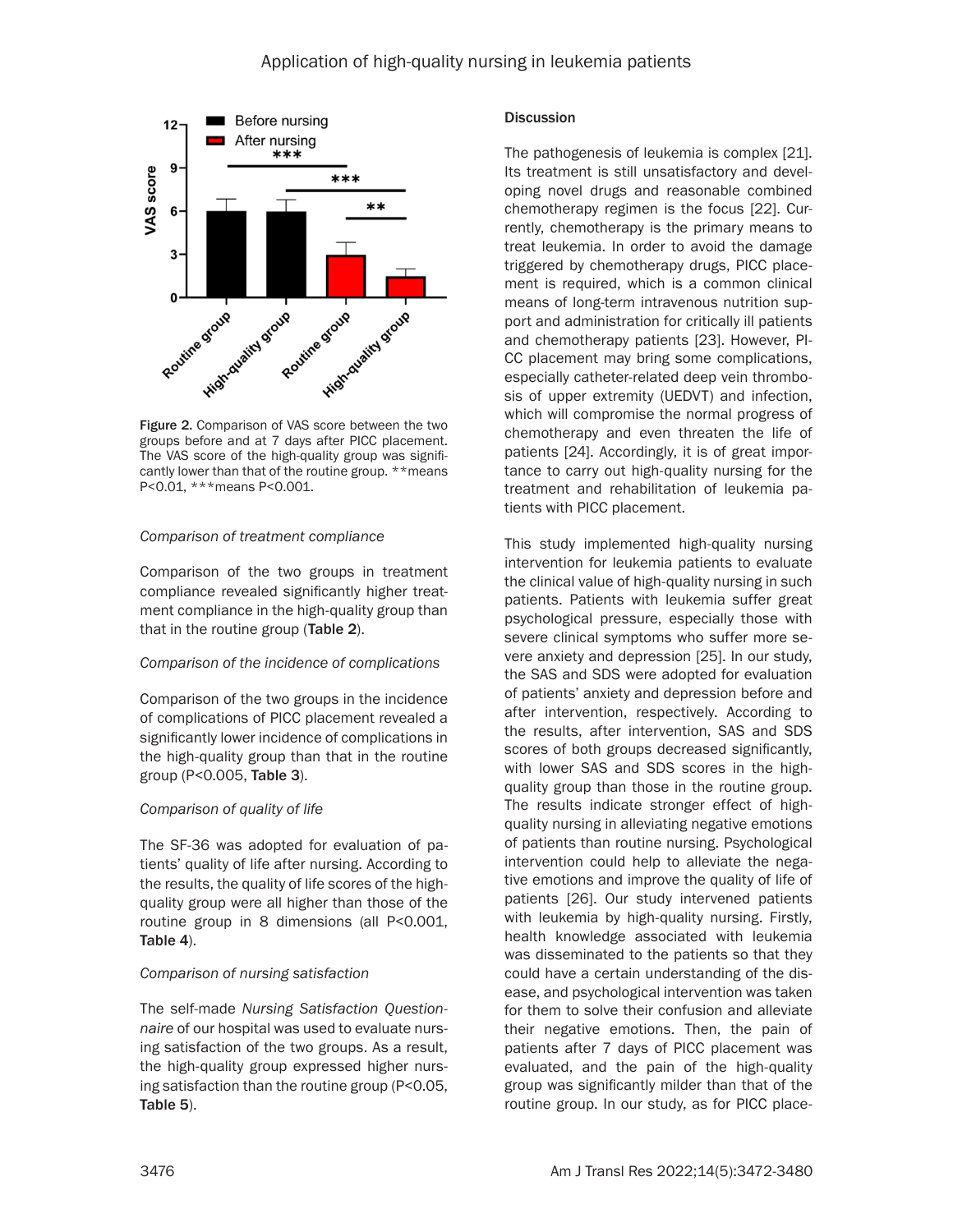# Application of high-quality nursing in leukemia patients

| Group                           |            |            |          | Complete compliance Partial compliance Non-compliance Total compliance rate |  |  |  |
|---------------------------------|------------|------------|----------|-----------------------------------------------------------------------------|--|--|--|
| The routine group $(n=40)$      | 23 (57.50) | 11 (27.50) | 6(15.00) | 34 (85.00)                                                                  |  |  |  |
| The high-quality group $(n=47)$ | 34 (72.34) | 12(25.53)  | 1(2.13)  | 9(97.87)                                                                    |  |  |  |
| $\chi^2$                        |            |            |          | 4.840                                                                       |  |  |  |
| P-value                         |            |            |          | 0.028                                                                       |  |  |  |

Table 2. Comparison of treatment compliance between two groups

#### Table 3. Comparison of the incidence of complications

| Group                           | Skin allergy             | Infection                | Catheter loss/blocking   | <b>Phlebitis</b>         | Total      |
|---------------------------------|--------------------------|--------------------------|--------------------------|--------------------------|------------|
| The routine group $(n=40)$      | 2(5.00)                  | 3(7.50)                  | 4(10.00)                 | 2(5.00)                  | 11 (27.50) |
| The high-quality group $(n=47)$ | 0(0.00)                  | 1(2.13)                  | 2(4.26)                  | 0(0.00)                  | 3(6.38)    |
| $x^2$ value                     | $\overline{\phantom{a}}$ |                          | -                        | $\sim$                   | 7.137      |
| P-value                         | $\overline{\phantom{a}}$ | $\overline{\phantom{a}}$ | $\overline{\phantom{a}}$ | $\overline{\phantom{a}}$ | 0.008      |

#### Table 4. Comparison of quality of life

|                 | The routine group $(n=40)$ | The high-quality group $(n=47)$ | t-value | P-value |
|-----------------|----------------------------|---------------------------------|---------|---------|
| Body function   | 63.37±7.93                 | 75.46±6.25                      | 7.949   | < 0.001 |
| Role-physical   | 51.76+6.64                 | $62.37 + 7.15$                  | 14.14   | < 0.001 |
| Bodily pain     | 65.84+8.54                 | 75.64+8.65                      | 5.297   | < 0.001 |
| Health status   | 58.40+9.28                 | 65.33+8.21                      | 3.695   | < 0.001 |
| Energy          | 60.74±6.87                 | 66.38+7.24                      | 3.707   | < 0.001 |
| Social function | $52.77 + 7.05$             | 59.46+8.12                      | 4.066   | < 0.001 |
| Role emotional  | 64.35+8.83                 | 71.45+8.76                      | 3.754   | < 0.001 |
| Mental health   | $55.94 \pm 7.49$           | 64.17±7.28                      | 5.186   | < 0.001 |

Table 5. Comparison of nursing satisfaction between the two groups

| Group                           | Satisfaction | Moderate satisfaction | <b>Dissatisfaction</b> | Overall satisfaction |
|---------------------------------|--------------|-----------------------|------------------------|----------------------|
| The routine group $(n=40)$      | 21 (52.50)   | 12 (30.00)            | 7(17.50)               | 33(82.5)             |
| The high-quality group $(n=47)$ | 28 (59.57)   | 17 (36.17)            | 2(4.26)                | 45 (95.74)           |
| $x^2$ -value                    |              | -                     |                        | 4.087                |
| P-value                         |              | $\sim$                |                        | 0.043                |

ment, all operators had registered for more than three years, and nurses are highly professional, so the success rate of catheterization was relatively high. In addition, the placement was carried out in strict accordance with the principle of aseptic operation, and comprehensive nursing was applied after catheterization, which took a crucial part in relieving patients' pain. Currently, the compliance of leukemia patients with PICC placement in China is hindered by many factors, and poor compliance increases the treatment burden of patients [27]. In our study, comparison of the two groups in treatment compliance revealed significantly higher treatment compliance in the highquality group than that in the routine group.

Similar to our results, Zhu et al. [28] found that for patients who underwent cancer chemotherapy and PICC placement, high-quality nursing intervention could improve their self-management ability, prolong PICC placement time, reduce the incidence of complications, and thus improve their treatment compliance and nursing satisfaction. Compared with their research, we not only analyzed the impact on PICC patients' post nursing compliance, but also compared the anxiety and depression of patients before and after nursing. Some patients are more prone to negative emotions, psychological stress, fear of treatment failure and other adverse consequences, and thus have poor compliance and quality of life [29],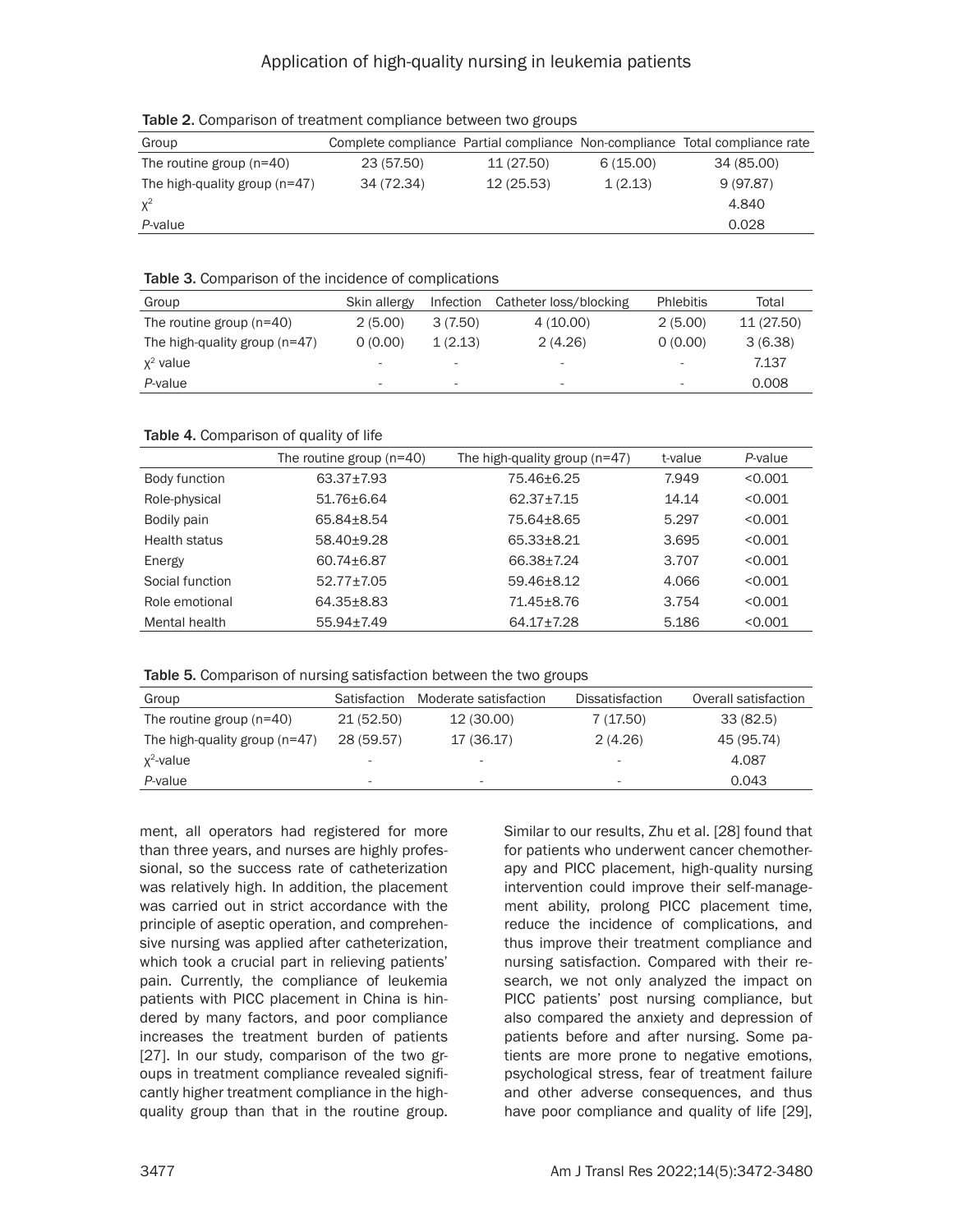which also delays their treatment process. Therefore, in our study, the nursing staff were arranged to fully communicate with the patients and their families and publicize successful treatment cases to them, so as to dispel their psychological worries, enlighten the patients together with their families and take daily care of them. In addition, the staff were also arranged to remind and supervise the treatment process of the patients to a certain extent to improve their compliance and quality of life.

PICC placement has many advantages, such as safety, unobstructed pipeline, no blood return, convenient operation and little pain, but it also has some disadvantages that should not be ignored, especially for leukemia patients who are likely to suffer catheter-related blood flow infection, phlebitis and other complications after placement due to thick blood and low immunity [30]. In our study, the incidence of complications in the two groups was analyzed, and the high-quality group showed a significantly lower incidence of complications than the routine group. Chou et al. [31] also pointed out the risk factors and etiological distribution of catheter-related infection (CRI) and appropriate nursing measures that can reduce the incidence of CRI in leukemia patients. Then the SF-36 was adopted for evaluation of patients' quality of life after nursing. According to the results, the quality of life scores of the highquality group were all higher than those of the routine group in 8 dimensions, indicating that compared with routine nursing, high-quality nursing was more advantageous in improving the quality of life of leukemia patients undergoing PICC placement. Sun et al. [32] have indicated that high-quality nursing could alleviate the negative emotions of patients with leukemia and improve their quality of life and nursing satisfaction. At the end of the study, the nursing satisfaction of the two groups was evaluated, and the high-quality group expressed higher nursing satisfaction than the routine group. The result indicates that the high-quality nursing model in this study has been recognized by most leukemia patients with PICC placement.

There are still some limitations in this study. First of all, this study is a retrospective study, and we cannot follow up the patients for a long time, so we are unable to understand whether the survival of the patients after nursing was influenced. Secondly, the sample size of this study is small, which may lead to bias of the results. Therefore, we hope to carry out a randomized controlled study in the future to further improve our conclusions.

## Disclosure of conflict of interest

#### None.

Address correspondence to: Xiaoli Xu, Department of Hematology, The First Affiliated Hospital of Soochow University, No. 188 Shizi Street, Gusu District, Suzhou 215006, Jiangsu, China. Tel: +86- 13771944706; E-mail: xiaolixu2021@163.com

#### References

- [1] Boonhat H and Lin RT. Association between leukemia incidence and mortality and residential petrochemical exposure: a systematic review and meta-analysis. Environ Int 2020; 145: 106090.
- [2] Jabbour E and Kantarijan H. Chronic myeloid leukemia: 2018 update on diagnosis, therapy and monitoring. Am J Hematol 2018; 93: 442- 459.
- [3] Del Principe MI, Buccisano F, Soddu S, Maurillo L, Cefalo M, Piciocchi A, Consalvo MI, Paterno G, Sarlo C, De Bellis E, Zizzari A, De Angelis G, Fraboni D, Divona M, Voso MT, Sconocchia G, Del Poeta G, Lo-Coco F, Arcese W, Amadori S and Venditti A. Involvement of central nervous system in adult patients with acute myeloid leukemia: incidence and impact on outcome. Semin Hematol 2018; 55: 209-214.
- [4] Pelcovits A and Niroula R. Acute myeloid leukemia: a review. R I Med J (2013) 2020; 103: 38- 40.
- [5] Wang F, Lv H, Zhao B, Zhou L, Wang S, Luo J, Liu J and Shang P. Iron and leukemia: new insights for future treatments. J Exp Clin Cancer Res 2019; 38: 406.
- [6] Kim JT, Park JY, Lee HJ and Cheon YJ. Guidelines for the management of extravasation. J Educ Eval Health Prof 2020; 17: 21.
- [7] Mielke D, Wittig A and Teichgraber U. Peripherally inserted central venous catheter (PICC) in outpatient and inpatient oncological treatment. Support Care Cancer 2020; 28: 4753-4760.
- [8] Refaei M, Fernandes B, Brandwein J, Goodyear MD, Pokhrel A and Wu C. Incidence of catheterrelated thrombosis in acute leukemia patients: a comparative, retrospective study of the safety of peripherally inserted vs. centrally inserted central venous catheters. Ann Hematol 2016; 95: 2057-2064.
- [9] Henke RM, Johann J, Senathirajah M, Crandell M, Parker L, Riley L, Adams G, Echoles F, Mack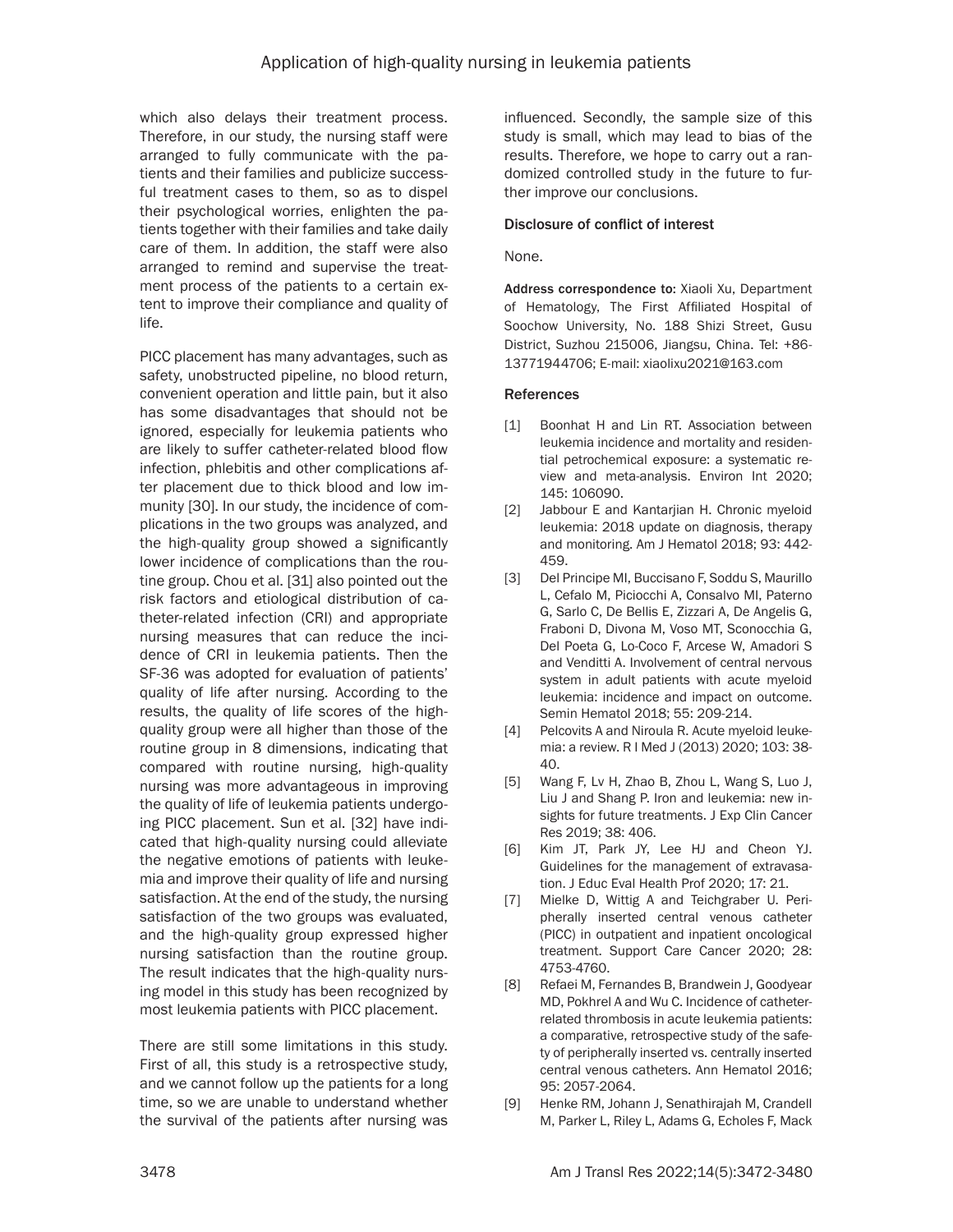M, Donovan J, Fleming R and Tulloch W. Implementation of the patient-centered medical home model in facilities providing comprehensive care to medically underserved populations. J Health Care Poor Underserved 2016; 27: 1638-1646.

- [10] Rosen MA, DiazGranados D, Dietz AS, Benishek LE, Thompson D, Pronovost PJ and Weaver SJ. Teamwork in healthcare: key discoveries enabling safer, high-quality care. Am Psychol 2018; 73: 433-450.
- [11] Widdifield J, Bernatsky S, Paterson JM, Thorne JC, Cividino A, Pope J, Gunraj N and Bombardier C. Quality care in seniors with new-onset rheumatoid arthritis: a Canadian perspective. Arthritis Care Res (Hoboken) 2011; 63: 53-57.
- [12] Samus QM, Davis K, Willink A, Black BS, Reuland M, Leoutsakos J, Roth DL, Wolff J, Gitlin LN, Lyketsos CG and Johnston D. Comprehensive home-based care coordination for vulnerable elders with dementia: maximizing Independence at Home-Plus-Study protocol. Int J Care Coord 2017; 20: 123-134.
- [13] Erratum to: 36th International Symposium on Intensive Care and Emergency Medicine: Brussels, Belgium. 15-18 March 2016. Crit Care 2016; 20: 347.
- [14] Hoelzer D, Bassan R, Dombret H, Fielding A, Ribera JM, Buske C and Committee EG. Acute lymphoblastic leukaemia in adult patients: ESMO Clinical Practice Guidelines for diagnosis, treatment and follow-up. Ann Oncol 2016; 27: v69-v82.
- [15] Fey MF and Dreyling M; ESMO Guidelines Working Group. Acute myeloblastic leukaemias and myelodysplastic syndromes in adult patients: ESMO Clinical Practice Guidelines for diagnosis, treatment and follow-up. Ann Oncol 2010; 21 Suppl 5: v158-161.
- [16] Miller J, Wu Y, Safa R, Marusca G, Bhatti S, Ahluwalia G, Dandashi J, Acevedo HG, Farook N, Scott A, Nair V, Adhami A, Dueweke J, Hebbar S and Ekstrom L. Derivation and validation of the ED-SAS score for very early prediction of mortality and morbidity with acute pancreatitis: a retrospective observational study. BMC Emerg Med 2021; 21: 16.
- [17] Yue T, Li Q, Wang R, Liu Z, Guo M, Bai F, Zhang Z, Wang W, Cheng Y and Wang H. Comparison of Hospital Anxiety and Depression Scale (HA-DS) and Zung Self-Rating Anxiety/Depression Scale (SAS/SDS) in evaluating anxiety and depression in patients with psoriatic arthritis. Dermatology 2020; 236: 170-178.
- [18] Shafshak TS and Elnemr R. The visual analogue scale versus numerical rating scale in measuring pain severity and predicting disability in low back pain. J Clin Rheumatol 2021; 27: 282-285.
- [19] Lins L and Carvalho FM. SF-36 total score as a single measure of health-related quality of life: scoping review. SAGE Open Med 2016; 4: 2050312116671725.
- [20] Stanislawska J, Talarska D, Drozd E, Michalak M, Filipiak K, Gutysz-Wojnicka A and Dyk D. The assessment of patient's satisfaction with nursing care on the surgical and non-surgical units with the use of The Newcastle Satisfaction with Nursing Scale (NSNS). Przegl Lek 2011; 68: 157-160.
- [21] Fernandes Q. MicroRNA: defining a new niche in Leukemia. Blood Rev 2017; 31: 129-138.
- [22] Short NJ, Rytting ME and Cortes JE. Acute myeloid leukaemia. Lancet 2018; 392: 593-606.
- [23] Picardi M, Della Pepa R, Cerchione C, Pugliese N, Mortaruolo C, Trastulli F, Giordano C, Grimaldi F, Zacheo I, Raimondo M, Chiurazzi F and Pane F. A frontline approach with peripherally inserted versus centrally inserted central venous catheters for remission induction chemotherapy phase of acute myeloid leukemia: a randomized comparison. Clin Lymphoma Myeloma Leuk 2019; 19: e184-e194.
- [24] Fan B, Huang F, Zhang YH and Mei GH. Risk analysis of catheter-related bloodstream infection and thrombosis in patients with blood diseases undergoing Peripheral Introvascular Central Catheter (PICC). Zhongguo Shi Yan Xue Ye Xue Za Zhi 2019; 27: 272-276.
- [25] Warchala A, Krupka-Matuszczyk I and Krysta K. Anxiety and depression in patients with acute leukaemia treated with hematopoietic stem cell transplantation. Psychiatr Danub 2019; 31: 231-236.
- [26] Liu M, Guo J, Sun H and Liu G. The effect of psychological nursing on the short- and longterm negative emotions and quality of life of cervical cancer patients undergoing postoperative chemotherapy. Am J Transl Res 2021; 13: 7952-7959.
- [27] Ai YT, Hu H, Yang CM, Zhou X, Yang XY, Ren HR and Huang YY. Hindrances of peripherally inserted central catheter care of leukemia patients: a qualitative study. Support Care Cancer 2021; 29: 4339-4347.
- [28] Zhu W, Liu J, Qian H, Wu Y and Xu CM. Application of continuous nursing intervention for patients with PICC catheterization undergoing tumor chemotherapy. Am J Transl Res 2021; 13: 7207-7213.
- [29] Mohanty SK, Chopra S, Mudaliar A, Kannan S, Mahantshetty U, Engineer R, Ghosh J, Bajpai J, Gupta S and Shrivastava S. A comparative analysis of quality of life after postoperative intensity-modulated radiotherapy or three-dimensional conformal radiotherapy for cervical cancer. Indian J Cancer 2018; 55: 327-335.